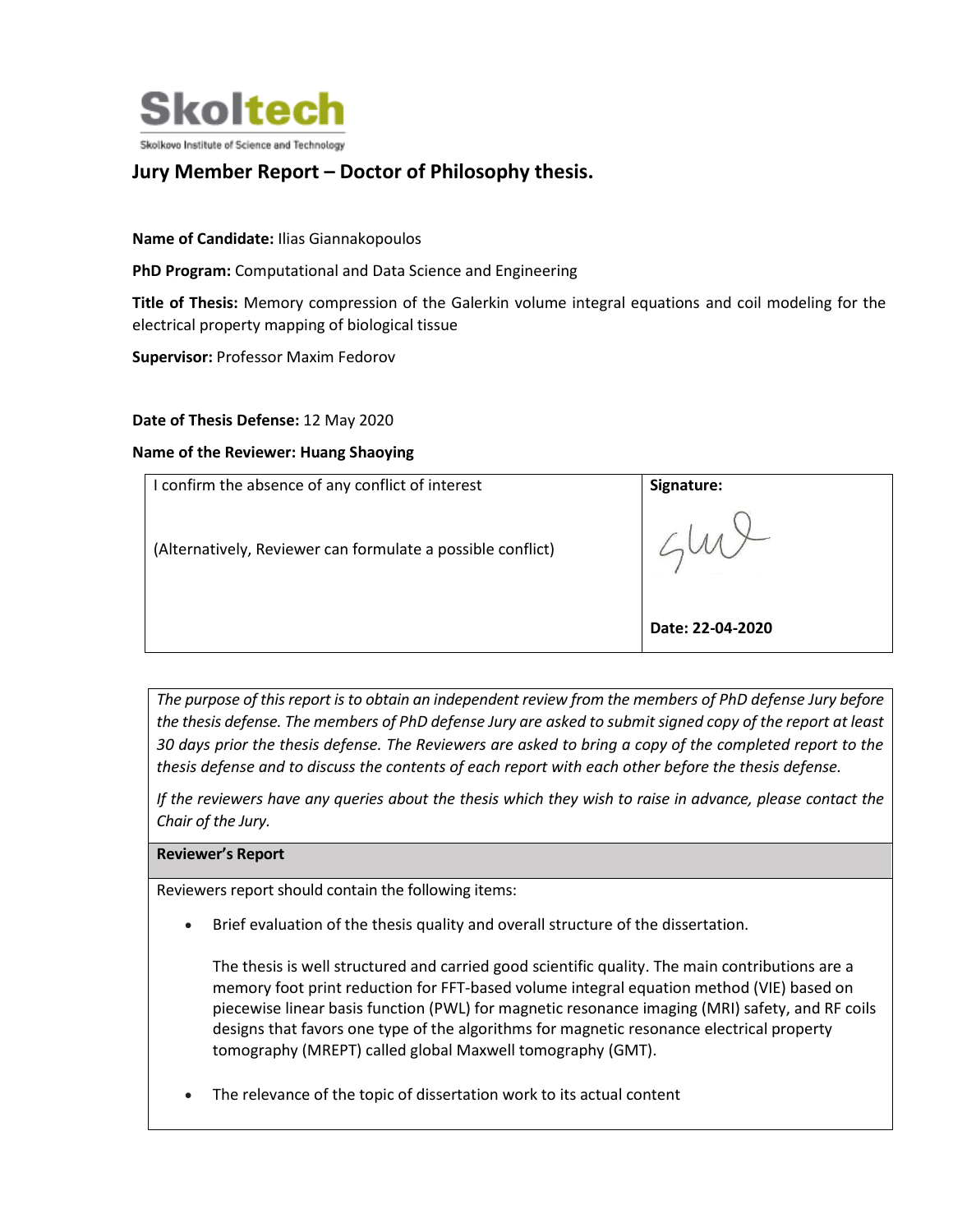The topic exactly reflects the actual content of the dissertation

• The relevance of the methods used in the dissertation

Based on the presented data, the methods employed to attach the problems are effective.

• The scientific significance of the results obtained and their compliance with the international level and current state of the art

For the two problems this dissertation is tackling, one is a fast calculation of electromagnet (EM) field in an MRI setup to evaluate MRI safety and the other is the design of a more realistic RF coil for the MREPT method, GMT, they are both important problems in MRI. In terms of the solution, for the first problem, using tensor decomposition for compression has shown the effectiveness to reduce the memory footprint of a VIE with a higher order, which accelerate the calculation of EM fields in an MRI setup for MRI safety. For the solution of the second problem, the coil design is both practical and favors the GMT algorithm for MREPT.

- The relevance of the obtained results to applications (if applicable)
- The quality of publications The publications are in good international conferences and journals.

The summary of issues to be addressed before/during the thesis defense